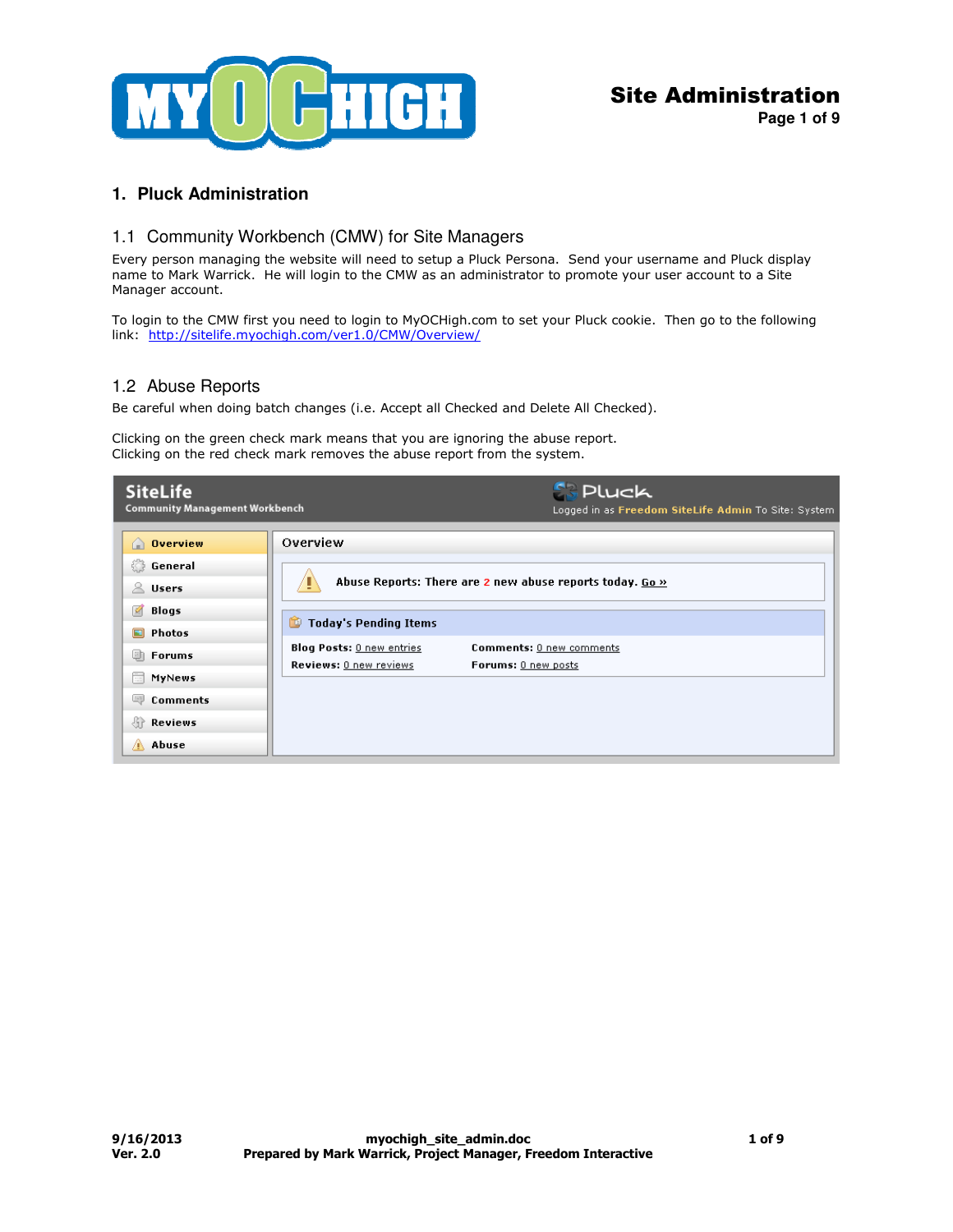

**Page 2 of 9**

# 1.3 How to Unremove a User

If a user's Persona has been shut off due to abuse reports, the user will see a message in their profile details when logged in as shown below.

|                   |                     |                                                                                                                                                                                                         |                                  |      |         |        | Welcome, jitfong   Sign out   Edit profile                                                                                                                                                             |  |
|-------------------|---------------------|---------------------------------------------------------------------------------------------------------------------------------------------------------------------------------------------------------|----------------------------------|------|---------|--------|--------------------------------------------------------------------------------------------------------------------------------------------------------------------------------------------------------|--|
| jitfong's page    | <b>Edit Profile</b> | About Me: Calling earthlings.                                                                                                                                                                           |                                  |      |         |        | Your profile information contains<br>inappropriate content and has been hidden<br>by our staff. Once you update your profile<br>settings, we'll be happy to take a look and<br>reinstate your profile. |  |
| Home              | Messages            | <b>Comments</b>                                                                                                                                                                                         | <b>Photos</b>                    | Blog | Profile |        |                                                                                                                                                                                                        |  |
| <b>My Profile</b> | Image               | Enter profile information below to tell readers a little about yourself.<br>Change your email address, password or other site registration options here.<br>Don't have an image handy? Use one of ours! | <sup>6</sup> Upload a new image: |      |         | Browse |                                                                                                                                                                                                        |  |
|                   |                     |                                                                                                                                                                                                         |                                  |      |         |        |                                                                                                                                                                                                        |  |

To get this profile back online, the user has to follow the instructions noted in the top right corner of their Persona. Once they edit their profile, an entry is made into the Abuse reports as shown below for jitfong's Persona.

| <b>SiteLife</b><br><b>Community Management Workbench</b> |                                                                                                         | <b>Pluck</b><br>Logged in as Freedom SiteLife Admin To Site: System |
|----------------------------------------------------------|---------------------------------------------------------------------------------------------------------|---------------------------------------------------------------------|
| Overview                                                 | Abuse                                                                                                   |                                                                     |
| General                                                  |                                                                                                         |                                                                     |
| & Users                                                  | Total Items: 25<br>Abuse Reports Per Page: 5 10 20 50 100                                               | Items 1 - 10 of 25<br>Next   Last                                   |
| $\mathbb{Z}$<br><b>Blogs</b>                             |                                                                                                         |                                                                     |
| Photos                                                   | Accept All Checked<br>Delete All Checked                                                                | Newest Reports First                                                |
| Forums<br>期                                              | Report                                                                                                  | Date                                                                |
| <b>The Second</b><br><b>MyNews</b>                       | UserProfile<br>$\overline{\mathbf{v}}$<br>Type:<br>Posted: 10/17/2007 2:24 PM PDT                       | 00<br>10/17/2007<br>2:24 PM PDT                                     |
| Comments                                                 | Link:<br>User Persona<br>Author: jitfong (view comments)                                                |                                                                     |
| Reviews                                                  | Content:                                                                                                |                                                                     |
| Abuse                                                    | 1. Reporter:<br>jitfong<br>Reported On: 10/17/2007 2:24:14 PM<br>Classification: Abuse has been removed |                                                                     |

To put the Personal back online, check the box next to UserProfile and click Accept All Checked.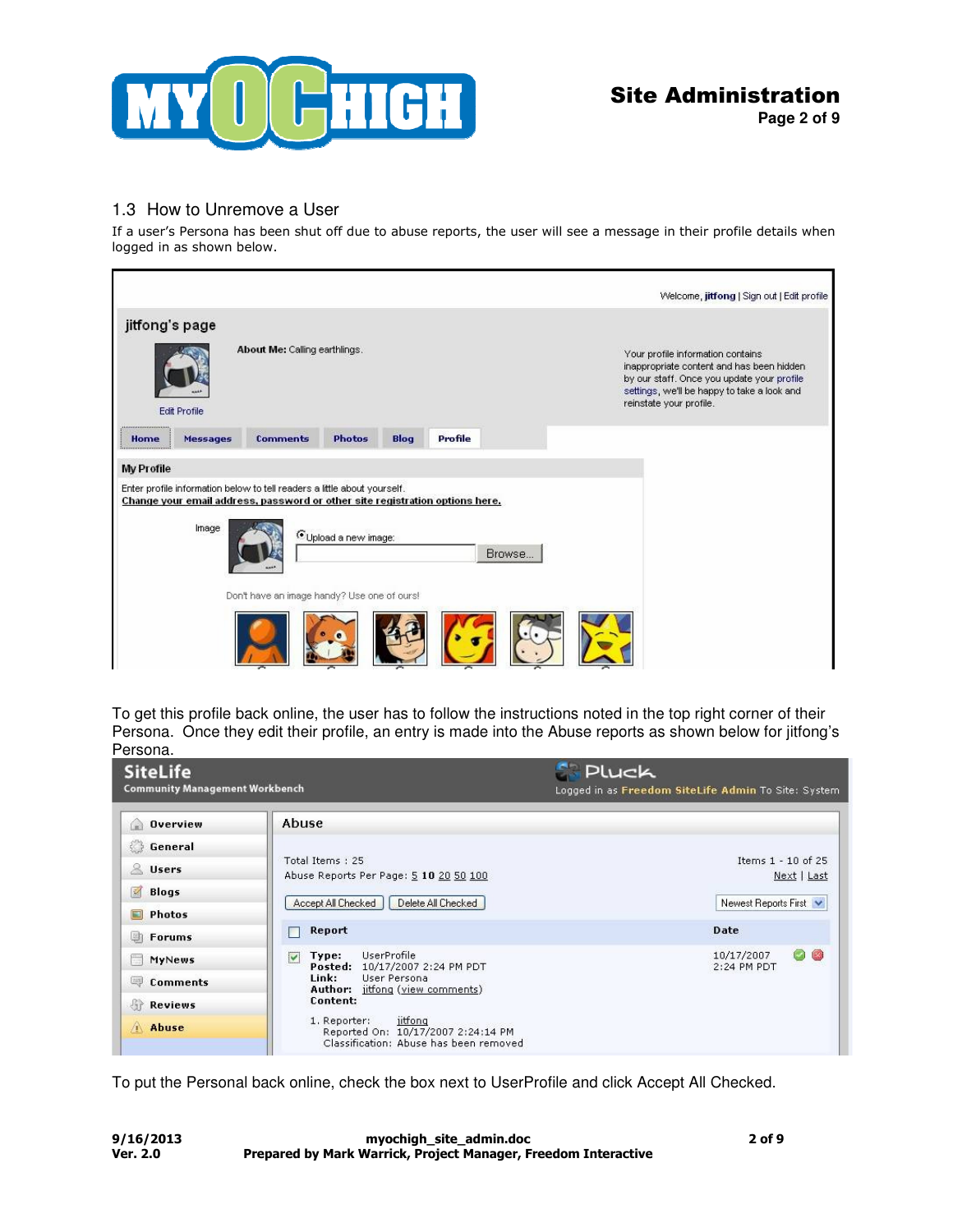

**Page 3 of 9**

## 1.4 General Settings

## 1.4.1 Manage Editor Message

If used, this message would appear on every website on the instance.

| <b>SiteLife</b><br><b>Community Management Workbench</b>                           |                                         | <b>S. Pluck</b><br>Logged in as Freedom SiteLife Admin To Site: System      |
|------------------------------------------------------------------------------------|-----------------------------------------|-----------------------------------------------------------------------------|
| <b>Overview</b><br>⋒<br><b>General</b>                                             | General<br><b>Manage Editor Message</b> |                                                                             |
| » Manage Editor Message<br>Manage Word Filters<br>$\mathbb{R}$ Users<br>Ø<br>Blogs |                                         | The editor message will appear in the<br>persona header of logged in users. |
| Ξ<br>Photos<br>画<br><b>Forums</b><br>E<br>MyNews<br>四<br><b>Comments</b>           | Publish                                 |                                                                             |
| -47<br>Reviews<br>A Abuse                                                          |                                         |                                                                             |

## 1.4.2 Manage Word Filters

The word filters are instance wide, meaning that they apply to ALL websites. Please use caution when editing the list.

## 1.5 User Administration

To find a user, type the first few letters of their Pluck Persona display name. Within the user details, you can view the person's history of comments posted and see their galleries. You can also take actions such as contacting a user, blocking a user, and changing their user role.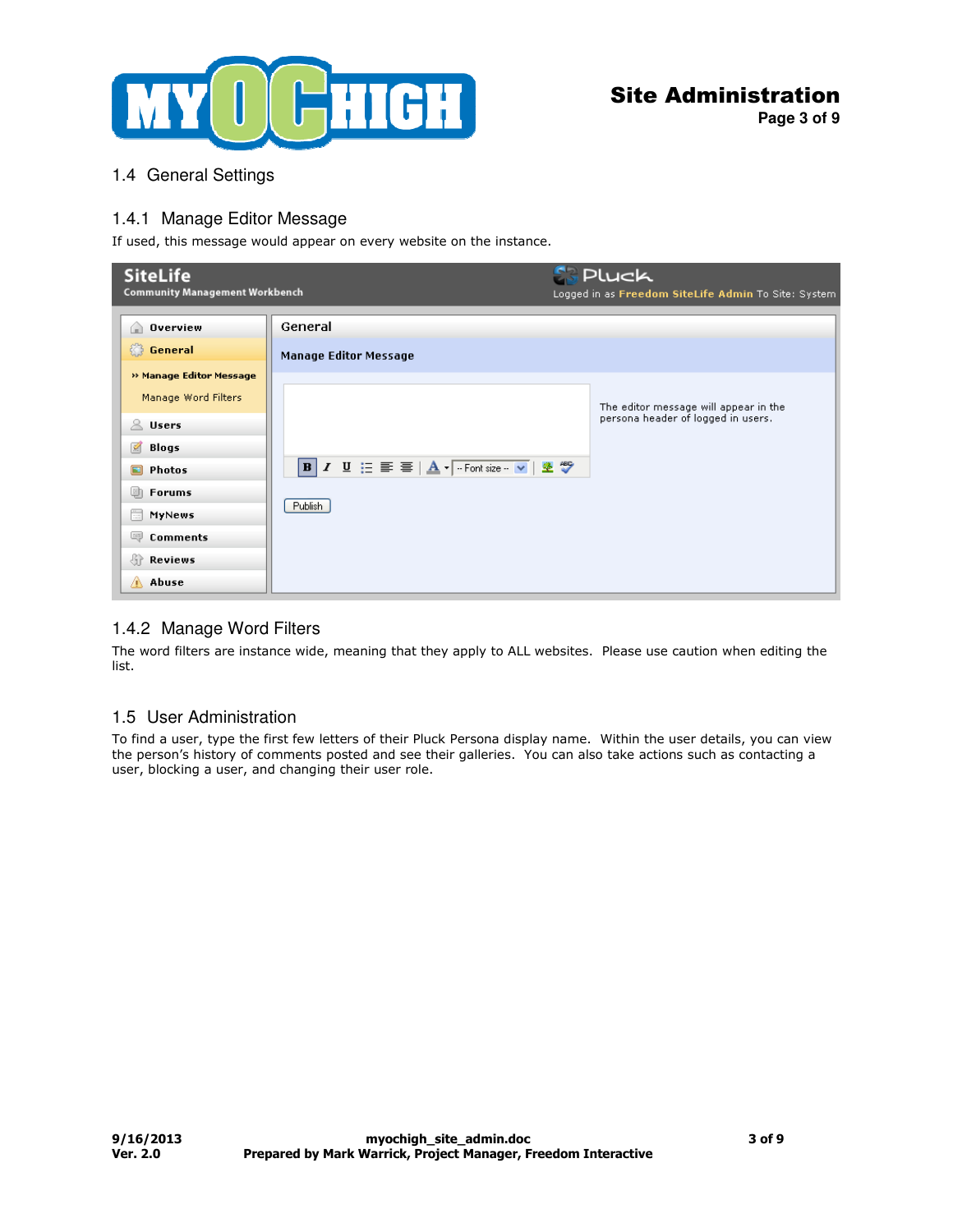

**Page 4 of 9**

| <b>SiteLife</b><br><b>Community Management Workbench</b>             |                                                                                                                          | <b>SPLuck</b><br>Logged in as Freedom SiteLife Admin To Site: System                                                                                                                                                                                                                           |
|----------------------------------------------------------------------|--------------------------------------------------------------------------------------------------------------------------|------------------------------------------------------------------------------------------------------------------------------------------------------------------------------------------------------------------------------------------------------------------------------------------------|
| <b>Overview</b><br>G)<br>General<br>$\mathbb{R}$ Users<br>図<br>Blogs | <b>Users</b><br>myochigh<br>Search Users:                                                                                | Search                                                                                                                                                                                                                                                                                         |
| Photos<br>o<br><b>Forums</b><br>画<br>÷<br>MyNews                     | Total Items: 5<br>Users Per Page: 5 10 20 50 100<br><b>Name</b>                                                          | Items $1 - 5$ of 5<br>Created -<br>ID                                                                                                                                                                                                                                                          |
| <b>Comments</b><br>L)<br>Reviews<br>Abuse                            | myochigh4<br>MyOCHigh Glee Club<br>myochigh4<br>MyOCHigh<br>MyOCHigh<br>Total Items: 5<br>Users Per Page: 5 10 20 50 100 | 10 1 2c6eb44f-569b-5564-5559-4df90823f53b 08/30/07<br>10 4 77263f3e-1794-d084-750c-80fb0991204f 09/11/07<br>10 1 27ae7560-f230-a5e4-ed2e-c79abfc6715a 08/30/07<br>f93e3d79-e1f2-96c4-b126-7342dd1e26e9<br>08/03/07<br>10 1 653e10a5-f746-a844-a53d-85b9227522fd 08/30/07<br>Items $1 - 5$ of 5 |
|                                                                      |                                                                                                                          |                                                                                                                                                                                                                                                                                                |

### 1.6 Blogs

#### 1.6.1 User Blogs

Persona Blogs are "classic" single-author blogs that are accessible through a user's persona page. To read a user's persona blog, you would navigate to their persona page and click the Blog link. To post to your own blog, you would navigate to your own persona page and click the Blog link.

### 1.6.2 Group Blogs (Not currently in use on MyOCHigh.com)

Group blogs, also known as multi-author blogs, are blogs that allow multiple individuals to contribute blog entries. Group blog contributors must be designated as members of the group in order to post content. This is done through the Community Management Workbench (CMW). We are currently not using the Group Blogs functionality in the site.

#### 1.6.3 Public Blogs (Not currently in use on MyOCHigh.com)

Public blogs are similar to Group blogs, but they allow any SiteLife user to contribute a post. Depending on configuration settings, public blog entries may or may not require approval before being publicly viewable. Approvals are done through the CMW.

Public blogs appear in the main blog directory. http://stage.myochigh.com/blogs

Anyone with a valid Pluck account may post messages to the blog. However every message posted is moderated. To moderate the messages themselves, you would go to the public blogs section of the website and then click on View/Edit Posts.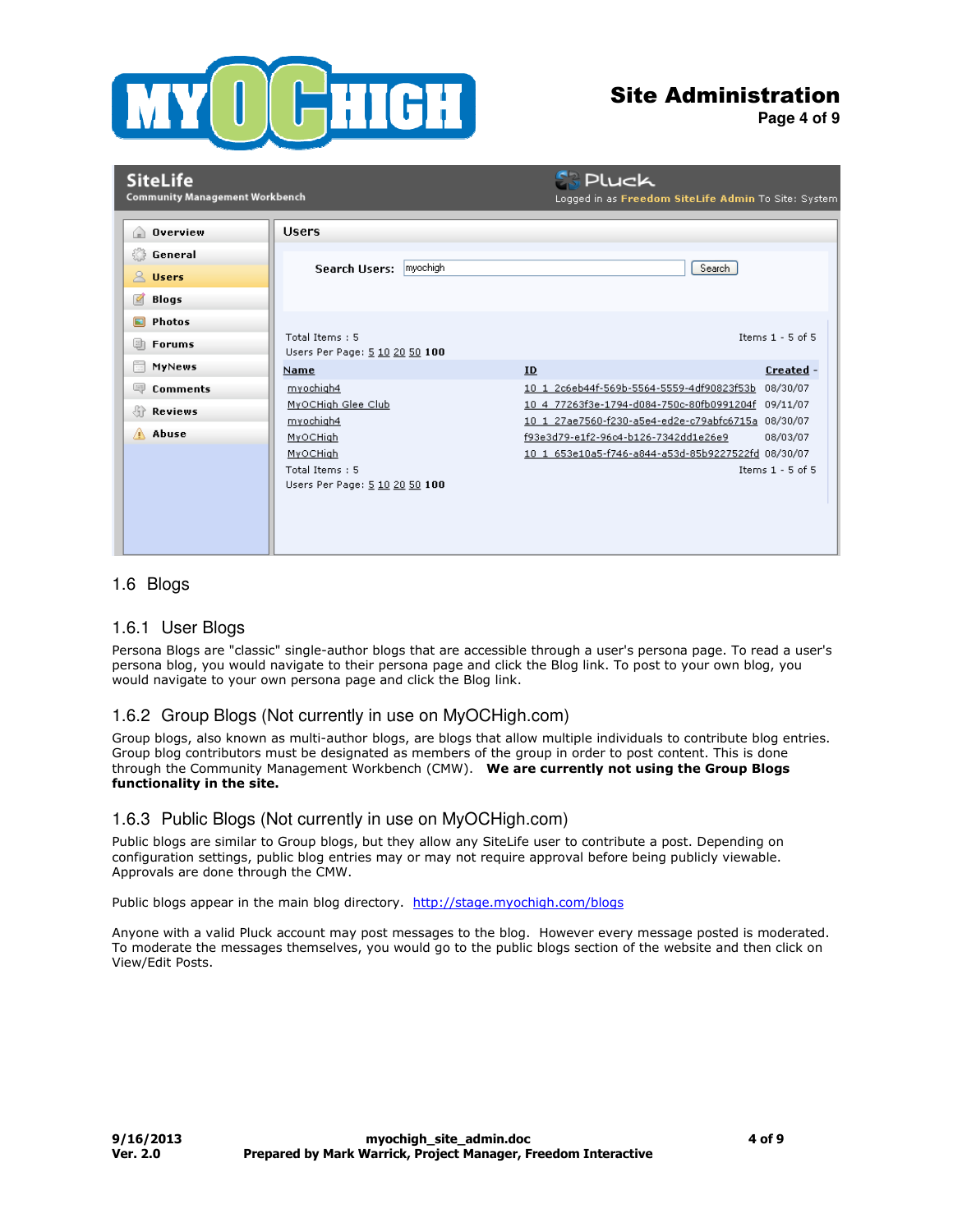

**Page 5 of 9**

| HIGH<br>Explore. Connect. Share.     | <b>BETA</b>       |                                |              |                 |                                              |         |
|--------------------------------------|-------------------|--------------------------------|--------------|-----------------|----------------------------------------------|---------|
| Search: Osite<br>OWeb                |                   |                                |              |                 | GO                                           |         |
| <b>Schools</b><br><b>On campus</b>   | <b>Connect</b>    | <b>Photos</b><br><b>Videos</b> | <b>Music</b> | <b>Shopping</b> | <b>College</b>                               | OC life |
| Login<br>Register<br>Forums          | <b>Blogs</b>      |                                |              |                 |                                              |         |
|                                      |                   |                                |              |                 |                                              |         |
|                                      |                   |                                |              |                 | Blog Home   Write New Post   View/Edit Posts |         |
| View/Edit Posts                      |                   |                                |              |                 |                                              |         |
| O Drafts only<br>$\odot$ All<br>Show | O Published only  | for last $ 7 \times$ days      | Refresh      |                 |                                              |         |
| Date                                 | <b>Post Title</b> |                                |              |                 |                                              |         |
| 9/24/2007 4:28 PM PDT                | Super cool        |                                |              |                 | Edit   draft   Delete                        |         |

1.7 How to remove Blog post from the site.

- 1) Access the community workbench
- 2) Click Blogs section
- 3) On the Search Blogs input field, put a couple words related to the title then click the search button (see example below):

| <b>SiteLife</b><br><b>Community Management Workbench</b> |                                                                                                      | <b>Pluck</b><br>Logged in as Freedom SiteLife Admin to Stee Syst                         |
|----------------------------------------------------------|------------------------------------------------------------------------------------------------------|------------------------------------------------------------------------------------------|
| <b>Overview</b>                                          | Blogs                                                                                                |                                                                                          |
| General                                                  |                                                                                                      |                                                                                          |
| a.<br><b>Users</b>                                       | Search Blogs:<br>Housing                                                                             | Search                                                                                   |
| a.<br><b>Blogs</b>                                       | Blog Titles @ Blog Posts                                                                             |                                                                                          |
| User<br>Group<br><b>Public</b>                           | Total Items: 3<br>Results Per Page: \$ 10 20 50 100                                                  | Dierns 1 - 3 of                                                                          |
| <b>Photos</b>                                            | <b>Post Title</b><br>Date:                                                                           | <b>Blog</b>                                                                              |
| <b>Forums</b>                                            | Housing: The biobest risk<br>Oct 16, 07<br>Of Juan Corona And The Ghosts Of Harvsville<br>Oct 13, 07 | Lansner's REAL real estate blog<br>Rummagings from YubaRoots, the history<br>propriation |
| <b>MyNews</b>                                            | Oct 11, 07<br>Housing Markey will drop another 10%                                                   | Your blog title                                                                          |
| <b>Comments</b>                                          |                                                                                                      |                                                                                          |
| <b>Reviews</b>                                           | <b>Total Items</b><br>Results Per Page: \$ 10 20 50 100                                              | Demo $1 - 3$ of $1$                                                                      |
| Abuse                                                    |                                                                                                      |                                                                                          |

- 4) All the Blog Posts related to Housing as per the example will appear.
- 5) Click the blog that you would like removed
- 6) When the blog appears, click the "Delete" Button and that should remove the blog from the site.

Please remember that you have to wait at least 10-15 minutes before that blog gets removed from the system.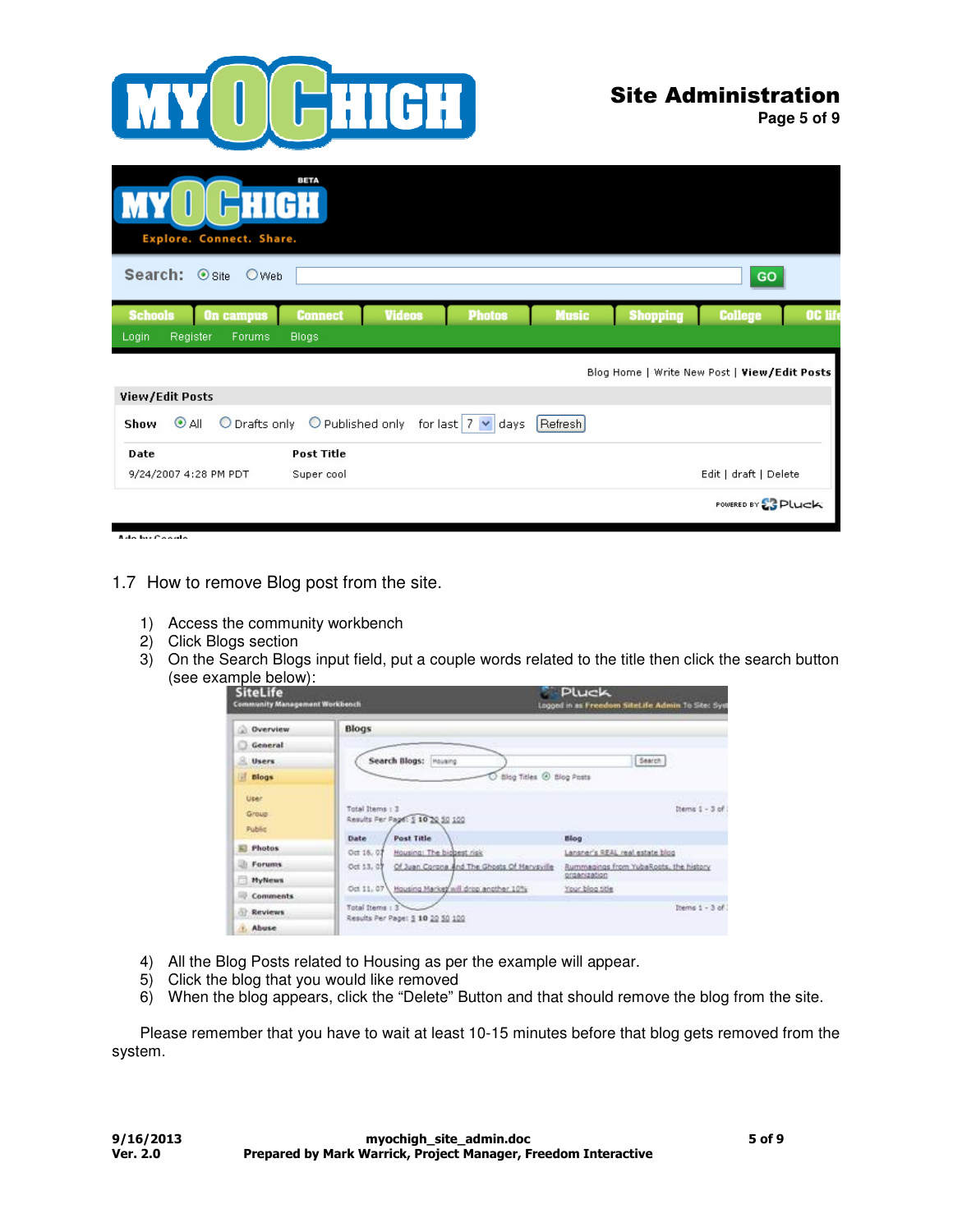

**Page 6 of 9**

# 1.8 Photos

### 1.8.1 Public Galleries

Public Galleries have been created for every school and interest group. They are associated with particular Pesonas in a database outside of the Pluck environment. Therefore, take care to not delete any of the public galleries. You'll be visiting this area often to approve or reject photos posted to public galleries.

| <b>SiteLife</b><br><b>Community Management Workbench</b> |                                                        |                              | <b>Pluck</b><br>Logged in as Freedom SiteLife Admin To Site: System |                |                                    |
|----------------------------------------------------------|--------------------------------------------------------|------------------------------|---------------------------------------------------------------------|----------------|------------------------------------|
| <b>Overview</b><br>G)                                    | Photos                                                 |                              |                                                                     |                |                                    |
| General                                                  | Manage Galleries Create new gallery                    |                              |                                                                     |                |                                    |
| $&$ Users                                                |                                                        |                              |                                                                     |                |                                    |
| M<br><b>Blogs</b>                                        | Total Items: 141<br>Galleries Per Page: 5 10 20 50 100 |                              |                                                                     |                | Items 1 - 10 of 141<br>Next   Last |
| <b>Photos</b>                                            |                                                        |                              |                                                                     |                |                                    |
| » Public Galleries                                       | <b>Latest Activity</b>                                 | Title                        | Promo Image Approved Pending                                        |                |                                    |
| <b>User Galleries</b>                                    | 9/24/2007 1:52:37 PM                                   | Winter - AD                  |                                                                     | 6              |                                    |
| 画<br><b>Forums</b>                                       |                                                        |                              |                                                                     |                |                                    |
| E.<br>MyNews                                             | 9/21/2007 3:02:59 PM                                   | The Environment Group Photos |                                                                     | $\mathbf{3}$   |                                    |
| 学<br><b>Comments</b>                                     |                                                        |                              |                                                                     |                |                                    |
| Reviews                                                  |                                                        |                              |                                                                     |                |                                    |
| Abuse<br>А                                               | 9/21/2007 1:59:46 PM                                   | Entertainment-OCRegister     | Image Not<br>Available<br>$\overline{\mathbf{e}}$                   | 0              |                                    |
|                                                          | 9/21/2007 1:59:31 PM                                   | Contests-OCRegister          | Image Not<br>Available<br>$\sqrt{2}$                                | $\overline{0}$ |                                    |

### 1.8.2 User Galleries

Also accessible via the user details described above, you can use this area to manage photos posted by users in their personal galleries.

### 1.8.3 Forums

Forums have been created for every school and interest group. They are associated with particular Pesonas in a database outside of the Pluck environment. Therefore, take care to not delete any of the public galleries. Also, please do not add any new forums until Pluck resolves the 200 max forums issue.

### 1.8.4 MyNews

This admin area does nothing as we did not license the MyNews technology.

### 1.8.5 Comments

In this admin area you can review, approve or reject comments posted about articles and media.

#### 1.8.6 Reviews

In this admin area see reviews that people have posted about articles and media.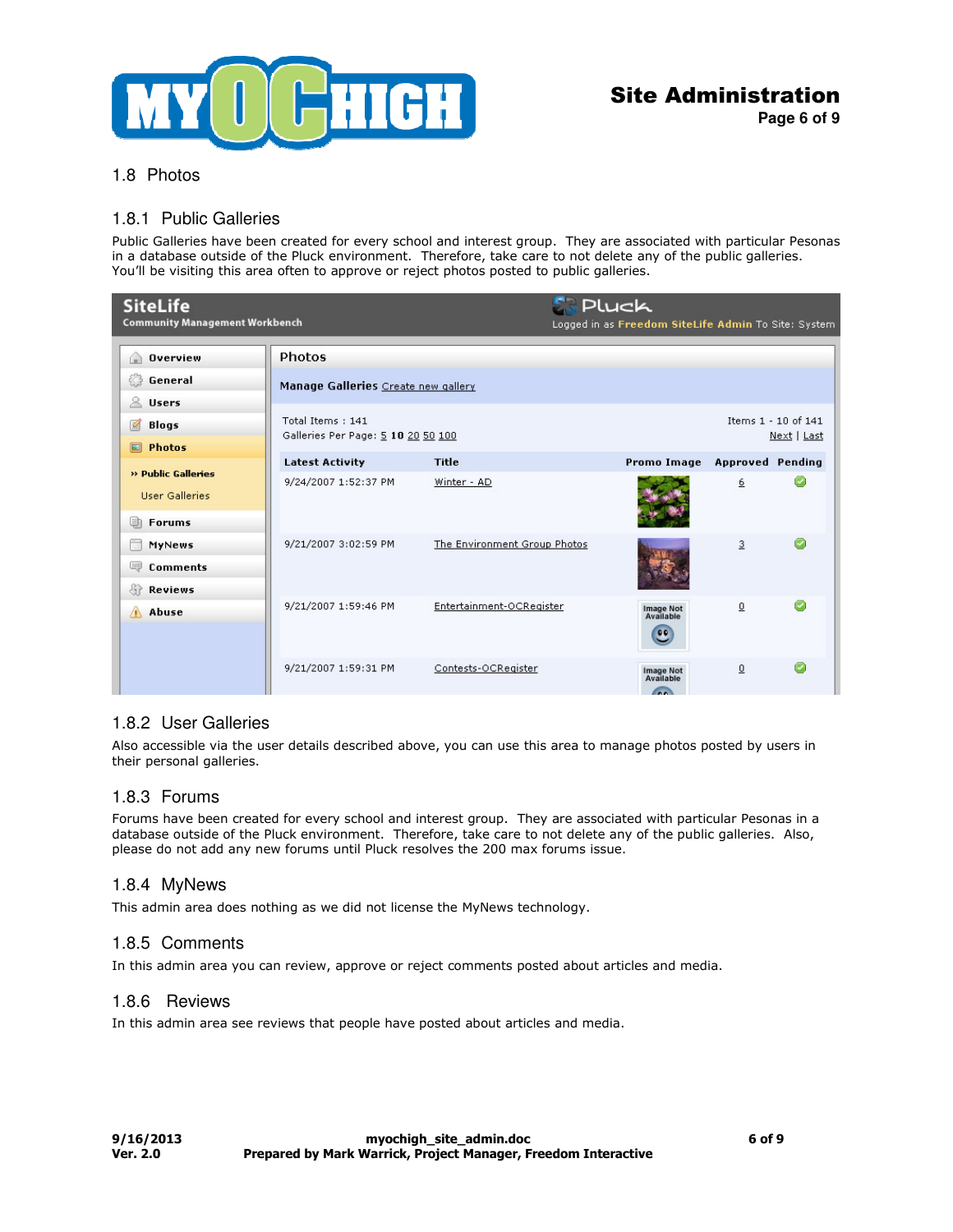

**Page 7 of 9**

## **2. Editorial Content**

### 2.1 CAT Sections

Note that once a story is submitted to the CAT system, it can take up to 30 minutes for the story to go live.

## 2.1.1 Public Article Content

#### Homepage

- Top stories
- OCVarsity
- Entertainment
- Hot Stuff

School Personas **College** 

OC Life

- **Active**
- Food
- Gaming/Tech
- Movies
- News
- Rants & Raves
- Shopping
- Theater/Cappies

## 2.1.2 "Hidden" Content

We setup a couple CAT sections that can be used for special promotions. These stories will not appear within the navigation of the website. Rather, you would have to link to the via other article postings. They are:

Scavenger Hunt Promos

For example, you could have a scavenger hunt where you would leave clues in certain articles. If the public found the correct article there would be a link within it to a special "hidden" article perhaps containing the prize.

### 2.1.3 Administrative Content

To give you control over your sites's contact and About Us information, we setup a couple CAT sections for your administratove content. Links to these articles appear in the footer of the site. They are:

Contact Us About MyOCHigh

### **3. Media Files**

### 3.1 Videos

http://stage.myochigh.com/admin/music/videos

Changes to the video files happen without refreshing your browser. You'll notice a green checkmark next content you've modified indicating that the change has been saved.

Media files loaded to the server are stored in raw format. There is no image processor like Brightcove. Consequently, there's a little more work involved to have a good looking video archive.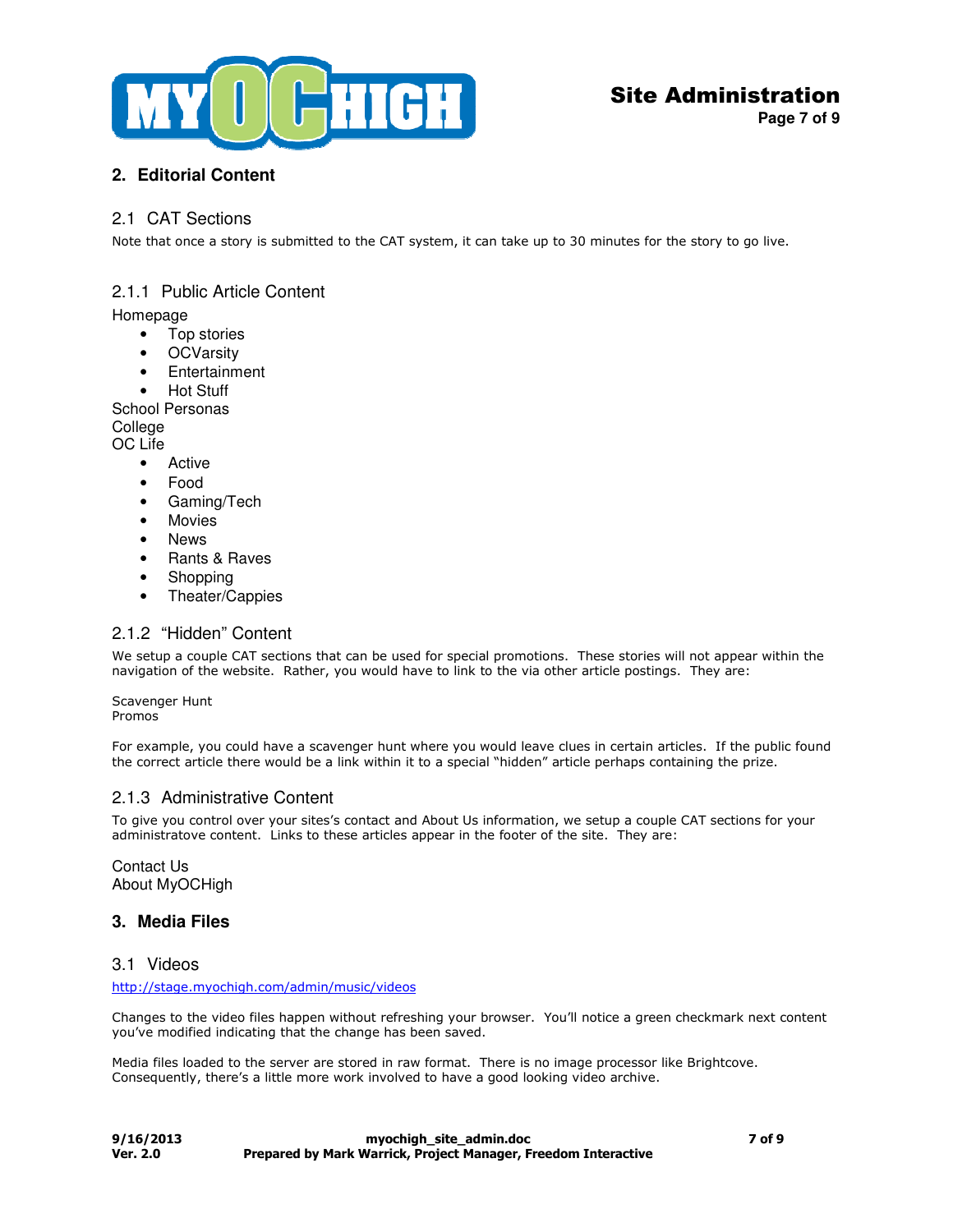

There are many video thumbnail creator packages available. (Do a google search). Whatever tool you decide to use, you can upload the thumbnail image with the Upload Screenshot functionality.

| Rejected <b>v</b><br>Filter By - Status:<br>Αll<br>Genre:  <br>× |                                |                     |               |            |                                    |                                |  |  |
|------------------------------------------------------------------|--------------------------------|---------------------|---------------|------------|------------------------------------|--------------------------------|--|--|
| <b>Title</b>                                                     | <b>Category</b>                | <b>Submitted Dt</b> | <b>Status</b> | play       | upload                             | <b>Editor's Pick</b>           |  |  |
| Matt Taube - Invisible Cl <sup>i</sup>                           | People & Blogs<br>$\checkmark$ | 2007-08-21 09:29:19 | Rejected v    | play video | reupload clip<br>upload screenshot | Editor's Pick v                |  |  |
|                                                                  | $\checkmark$<br>Comedy         | 2007-07-26 12:57:03 | Rejected v    | play video | reupload clip<br>upload screenshot | $\mathbf{v}$<br>N/A            |  |  |
|                                                                  | $\checkmark$                   | 2007-08-02 16:58:59 | Rejected v    | play video | reupload clip<br>upload screenshot | $\checkmark$<br>N/A            |  |  |
|                                                                  | $\checkmark$                   | 2007-08-02 17:02:10 | Rejected v    | play video | reupload clip<br>upload screenshot | $\overline{\mathbf{v}}$<br>N/A |  |  |
|                                                                  | $\checkmark$                   | 2007-09-21 14:54:17 | Rejected v    | play video | reupload clip<br>upload screenshot | $\checkmark$<br>N/A            |  |  |
|                                                                  | $\checkmark$                   | 2007-09-21 15:11:08 | Rejected v    | play video | reupload clip<br>upload screenshot | $\overline{\mathbf{v}}$<br>N/A |  |  |

### 3.2 Music

 $\mathbf{I}$ 

#### http://stage.myochigh.com/admin/music

Changes to the audio files happen without refreshing your browser. You'll notice a green checkmark next content you've modified indicating that the change has been saved.

| Filter By - Status:   All<br>Genre: All<br>$\checkmark$<br>$\checkmark$ |                   |                         |                     |                    |      |                                |  |  |
|-------------------------------------------------------------------------|-------------------|-------------------------|---------------------|--------------------|------|--------------------------------|--|--|
| <b>Song Name</b>                                                        | <b>Artist</b>     | <b>Category</b>         | <b>Submitted Dt</b> | <b>Song Status</b> | ച    | <b>Editor's Pick</b>           |  |  |
| Apologize                                                               |                   | $\ddotmark$<br>Pop.     | 2007-09-21 14:33:56 | Approved v         | play | N/A<br>$\checkmark$            |  |  |
| Good Enough                                                             | Evanescence       | $\checkmark$<br>Rock    | 2007-09-21 13:51:35 | Approved Y         | play | Editor's Pick v                |  |  |
| Stay With You                                                           | The Goo Goo Dolls | $\ddotmark$             | 2007-07-26 12:36:23 | Submitted v        | play | ×<br>N/A                       |  |  |
| She Is                                                                  | The Fray          | $\ddotmark$             | 2007-07-26 12:32:53 | Submitted Y        | play | $\overline{\mathbf{v}}$<br>N/A |  |  |
| She Is                                                                  | The Frav          | $\ddotmark$             | 2007-07-26 12:30:12 | Submitted v        | play | $\checkmark$<br>N/A            |  |  |
| Disarray                                                                | Lifehouse         | $\ddotmark$             | 2007-07-26 12:28:36 | Submitted v        | play | $\checkmark$<br>N/A            |  |  |
|                                                                         |                   | $\overline{\mathbf{v}}$ | 2007-07-26 12:26:25 | Rejected v         | play | $\checkmark$<br>N/A            |  |  |
|                                                                         |                   | $\checkmark$            | 2007-07-26 12:19:24 | Rejected v         | play | $\checkmark$<br>N/A            |  |  |

### **4. Flash Rotators**

http://stage.myochigh.com/flashimagerotator

The online admin form enables you to upload images and change the XML for the Flash rotator. The six rotating image files must be 500x345 pixels. Simply browse to the image file on your computer for each rotation spot and enter a valid web address. To upload all the images and write out the HTML, click Upload and Update at the bottom of the page.